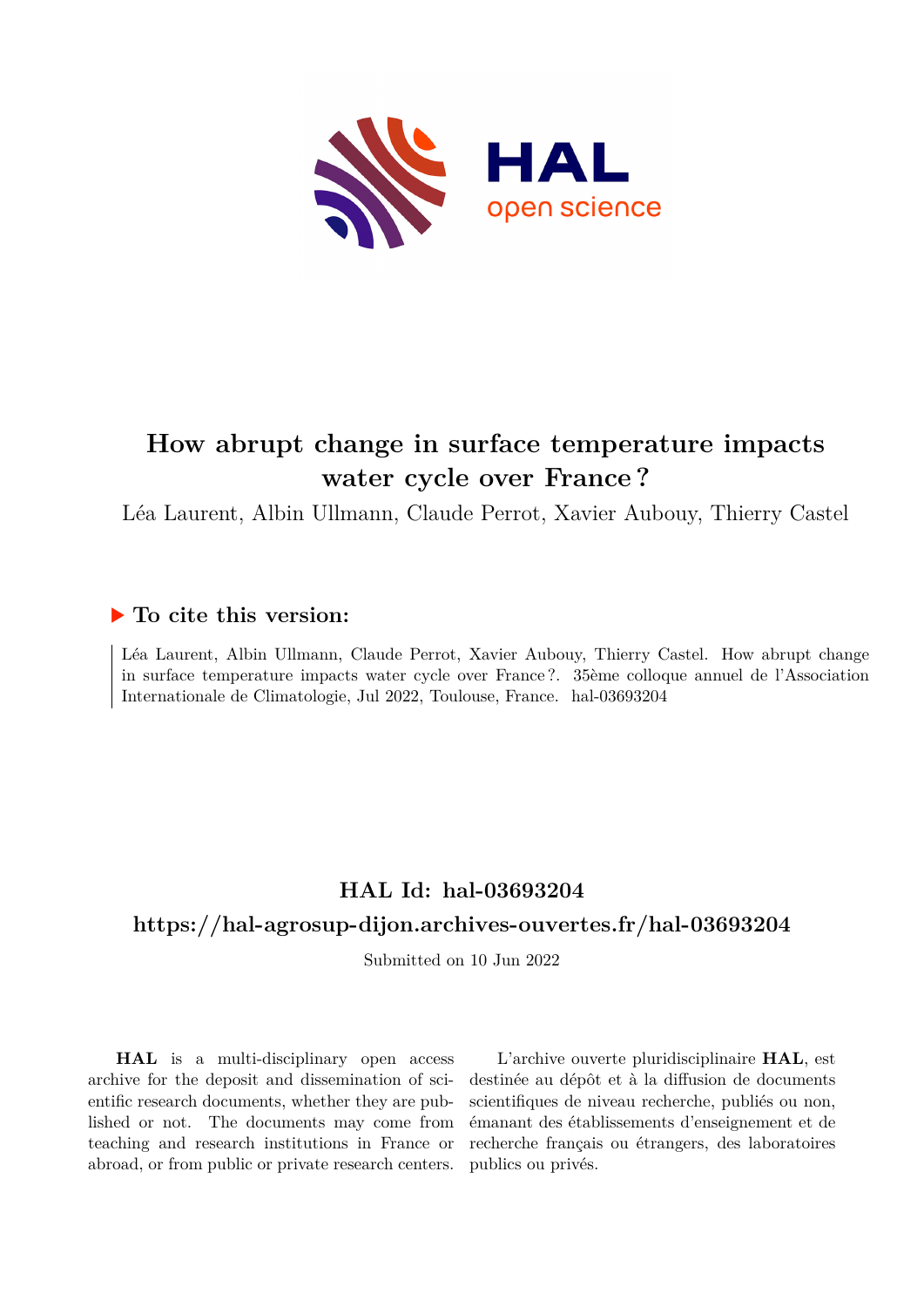## **HOW ABRUPT CHANGE IN SURFACE TEMPERATURE IMPACT WATER CYCLE OVER**

## **FRANCE?**

## **Léa LAURENT1,2, Albin ULLMANN<sup>1</sup> , Claude PERROT<sup>2</sup> , Xavier AUBOUY<sup>3</sup> , Thierry CASTEL<sup>1</sup>**

*<sup>1</sup>CRC, Biogéosciences, UMR 6282 CNRS/Université de Bourgogne Franche-Comté, 6 boulevard Gabriel, 21000 Dijon, France & Domaine Assurance Récolte (*[lea\\_laurent02@etu.u-bourgogne.fr](mailto:lea_laurent02@etu.u-bourgogne.fr)*,* [albin.ullmann@u](mailto:albin.ullmann@u-bourgogne.fr)[bourgogne.fr](mailto:albin.ullmann@u-bourgogne.fr)*,* [thierry.castel@u-bourgogne.fr](mailto:thierry.castel@u-bourgogne.fr)*)*

*<sup>2</sup>Domaine Assurance Récolte, Groupama Rhône-Alpes Auvergne, 24 rue Charles Durand, 18020 Bourges Cedex (*[lealaurent@groupama-ra.fr](mailto:lealaurent@groupama-ra.fr)*, [cperrot@groupama-ra.fr](mailto:cperrot@groupama-ra.fr))*

*<sup>3</sup>Direction Études Tarification et Pilotage Secteur Risques Professionnels Agricoles, Groupama Mutuelle d'Assurance, 8 rue d'Astorg, 75008 Paris (*[xavier.aubouy@groupama.com](mailto:xavier.aubouy@groupama.com)*)*

**Abstract:** Along with the rapid warming tendency of the last decades over France, a shift in air temperature has been detected in 1987/88, delimiting two main climate periods from 1959 to 2019. Evidence of pre- and post-shift runoff seasonal differences suggest an impact of this abrupt warming on water cycle evolution. As yearly precipitation slightly evolve during the studied period, evapotranspiration appears to be one of the main drivers of the hydrological cycle evolution. Spring is marked by a strong increase in evaporative demand, followed in summer by a rise in water stress and a drying of soil water content. Besides temporal disparities, this local water cycle evolution depicts different spatial responses over France. Modifications of climate hazard linked to water cycle is expected to impact agro-climatic risks and crop yields.

**Keywords**: climate hazard, water balance, abrupt shift, warming

**Résumé:** La tendance rapide au réchauffement des dernières décennies en France montre une rupture dans les températures en 1987/88, délimitant deux périodes climatiques de 1959 à 2019. Les différences saisonnières dans les débits pré- et post-rupture suggèrent un impact de ce réchauffement abrupt sur l'évolution du cycle de l'eau. Les précipitations évoluent peu sur la période étudiée, l'évapotranspiration apparaît alors comme le moteur principal de l'évolution du cycle hydrologique. Le printemps est marqué par une hausse importante de la demande évaporative, suivie en été par une augmentation du stress hydrique et un assèchement du contenu en eau du sol. Outre cette diversité temporelle, cette évolution du cycle de l'eau local montre des réponses spatiales différentes sur le territoire français. Les modifications de l'aléa climatique lié au cycle de l'eau est susceptible d'impacter les risques agro-climatiques et les rendements. **Mots-clés**: aléa climatique, bilan hydrique, rupture abrupte, réchauffement

### **Introduction**

Since 1980s in France, the warming trend intensifies strongly, consistent with climate simulations including the anthropogenic forcing (Terray & Boé, 2013). As a result of this warming tendency, an abrupt shift is detected (Brulebois et al., 2015, Reid et al., 2016) in maximum and minimum surface air temperature around 1987/1988, delimiting two main climate periods: 1959-1987 and 1988-2009. Comparison of runoff pre- and post-shift shows significant decrease between January and July. Variations in runoff response suggest local water cycle changes with a "soil memory effect" : negative soil moisture anomalies in spring lead to drier soils in summer, inducing lower runoff at the end of summer (Boé & Habets, 2014). Which climatic variables, i.e. precipitation and/or evapotranspiration, are responsible for this local water cycle evolution? Beyond that, what are the spatial and the temporal pattern changes of water balance? As there is no necessary correlation between temperature changes and long term water cycle and water balance variations (Senevitrane, 2012), it is necessary to highlight this subtle balance.

### **1. Material and methods**

#### **1.1. Study area and data**

The initial dataset used for this study comes from the Safran-Isba-Modcou model (SIM2) developed by Météo France (Soubeyroux et al., 2008). This 8-km-resolution reanalysis chain combines a meteorological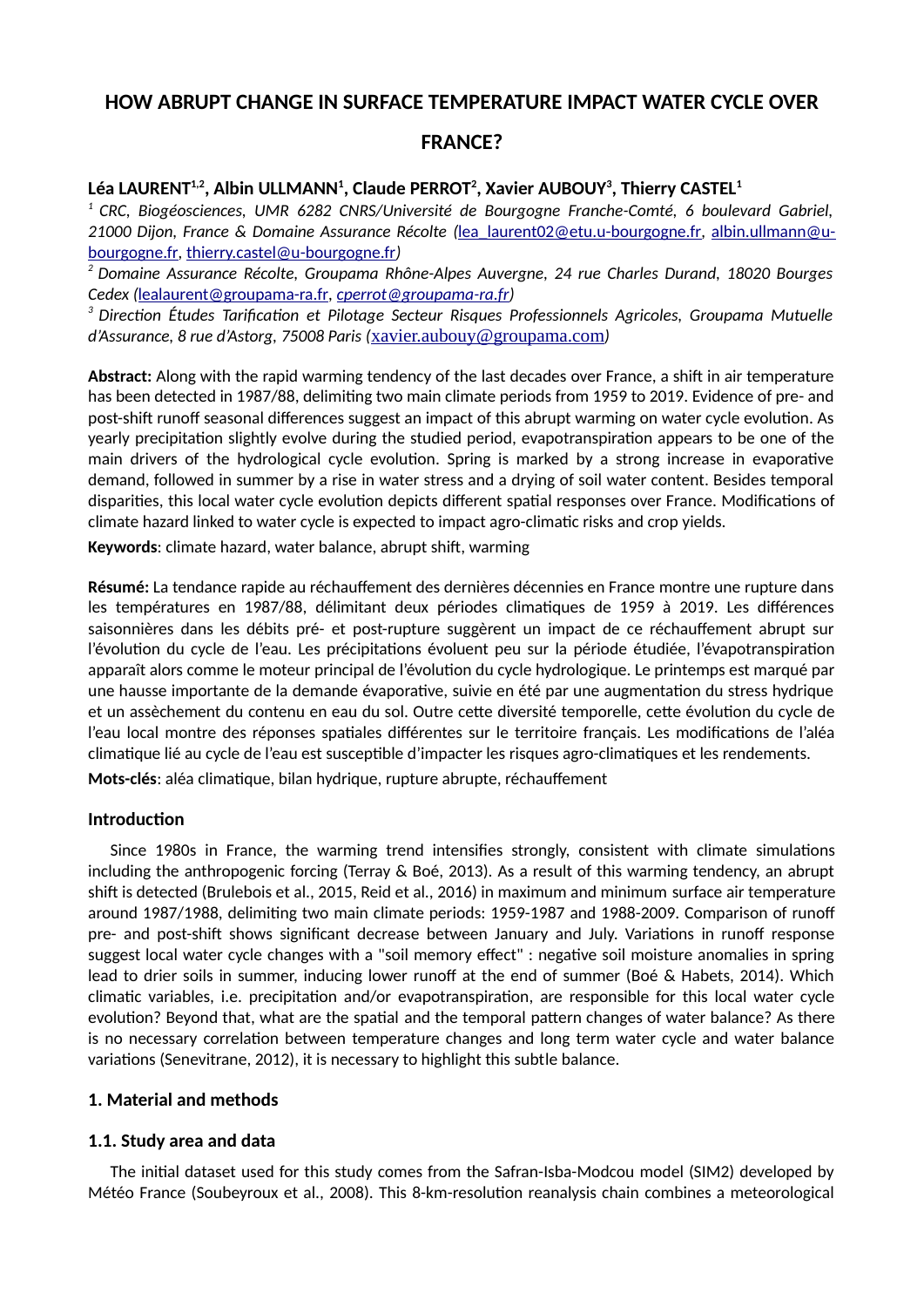analysis system, a land surface scheme and a hydrogeological model. A validation of the whole SIM chain show that the model is quite robust both in space and time, and gives a good estimation of the water fluxes (Habets et al., 2008). The quality of the SIM chain for the representation of the actual climate at a fine resolution is a major asset for climate change impact studies (Soubeyroux et al., 2011, Vidal et al., 2010b). With an 8km spatial resolution at daily time step, SIM interpolated precipitation and computed PET (Potential EvapoTranspiration) and AET (Actual EvapoTranspiration) from 1959 to 2019 data are relevant to address the complexity of processes leading to changes in local water cycle (Soubeyroux et al., 2008). Based on the surface warming abrupt shift, these data allow us to quantify the evolution of climate hazard linked to local water cycle on a continuous time-scale and over the entire French territory.

#### **1.2. Agro-climatic indices**

Four variables among all SIM outputs are considered here: maximal 2m-temperature (Tmax), liquid precipitation (PRELIQ), potential and actual evapotranspiration (PET and AET). These daily variables are aggregated to monthly, seasonal and annual scale and are used to compute several types of indices providing informations on the evolution of water balance and hydrological cycle components.

Potential evapotranspiration (PET) (Doorenbos & Pruitt, 1977), considered as a climatic measurement, is introduced to study the evaporative demand of the atmosphere only affected by climatic parameters (Allen et al., 1998). When cultivating crops in fields, the agronomic management and environmental conditions can differ from standard conditions, leading to an actual evapotranspiration (AET) that may vary from PET. In the SIM chain, PET and AET are computed in Isba land surface scheme using methods and equations described in Noilhan & Planton (1989) and in Noilhan & Mahfouf (1996). Isba model as it is used in the SIM chain is driven by incoming radiation, precipitation, atmospheric pressure, air temperature and humidity, and wind speed at a reference level. Along with PET and AET, two indices depicting the evolution of the water balance are computed: the difference PET - AET informs on the soil water deficiency, the ratio AET/PET depicts the efficiency of the evapotranspiration process. The study of the evolution of those two indices allows to assess the impact of temperature increase on the evolution of water balance and crops hydric stress.

#### **1.3. Statistical analysis**

The four daily series of the variables of interest are aggregated to monthly, seasonal (winter: December-January-February (DJF); spring: March-April-May (MAM); summer: June-July-August (JJA); autumn: September-October-November (SON)) and annual time scale. Robust statistical tests such as change point detection and distribution comparison techniques are used to assess the characteristics of the evolution in precipitation, PET and AET due to temperature evolution.

As change-points detection techniques were used in Brulebois et al. (2015), they are used here to identify shifts in climate data series. Among all techniques available to study climatic shifts, Bayesian approaches appear to be adapted to the characterization of abrupt changes (Barry et Hartigan, 1993), especially in climatic records (Ruggieri, 2013). The method assesses posterior mean and change-point probability, and quantifies the level of confidence when change-points are identified as significant.

Significant differences in mean values for liquid precipitation and PET and AET before and after 1987/1988 temperature shift are detected with a robust Bayesian test (Kruschke, 2013). This estimation is based on the Bayesian posterior probability distribution, evaluating whether the probability of a difference is high enough to matter. By using the values of the 95% Highest Density Interval (HDI) to define the confidence interval, the Bayesian method provides information about the magnitude and significance of the difference between two distributions.

#### **2. Results**

#### **2.1. Detection of shift in temporal evolution of variables linked to the hydrological cycle**

Temporal analysis of variables linked to the hydrological cycle depicts important shifts in PET and PET – AET at the end of the 1980s, following the evolution pattern of maximal temperature (Figure 1). Yearly, the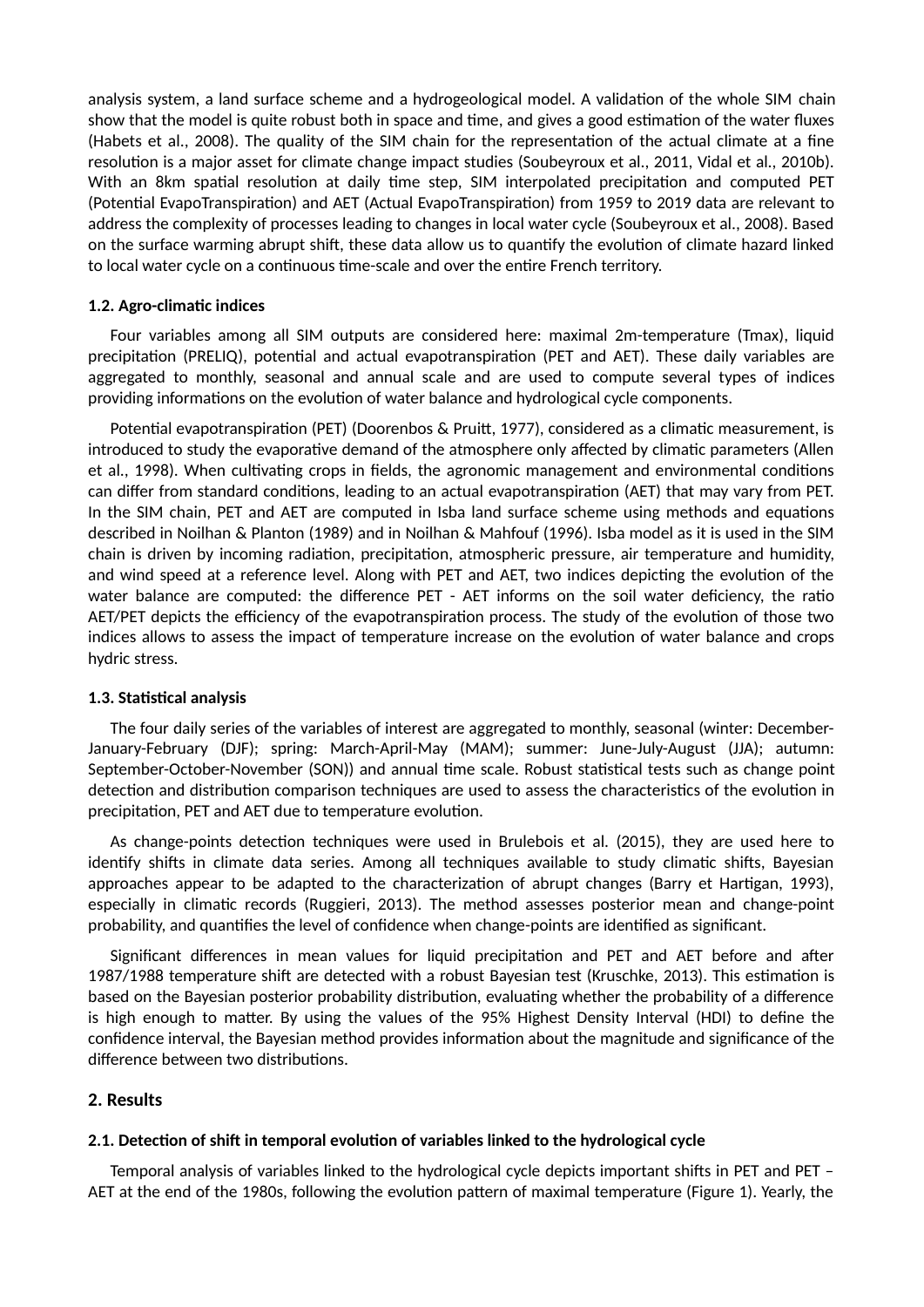mean of the 1988-2019 period for PET is around 100mm higher than the mean of the 1959-1987 period (720mm) (Figure 1a). AET increases to a lesser extent than PET (+50mm in average between the two periods), resulting to an abrupt increase in PET – AET from 200mm before the 1987 shift up to 250mm after. As a result of a sharp increase in maximum air 2m-temperature in 1987/1988 over France, evaporative demand (PET) increases. Vegetation cover and soils are not able to respond to this rise at the annual scale (AET), revealing the large deficit of soil water content in the second period, implying an increase in hydric constraints (PET – AET). Yearly precipitation remain quite stable during the whole period, confirming the major influence of temperature on the evolution of water demand and soil water content.

Contrasted seasonal changes highlight a strong increase in evaporative demand in spring after 1987/1988 (Figure 1b), followed by a rise in hydric constraints. Our results show that water constraints



strongly increase in summer (Figure 1c). along with the drying of soil water content. In autumn (Figure 1d) and winter (Figure 1e), water demand and hydric constraints increase more slightly or even decrease after the shift, which could be explain by the refill of soil water reservoirs with precipitation.

Since 2010 however, a new step of water constraints seems to be reach as shown with the increase of the PET – AET index values. Summer and even autumn depict the same pattern, pointing out the extension of the drying period of soils during the year.

**Figure 1.** (a) Yearly and (b, c, d, e) seasonal evolution of variables linked to hydrological cycle between 1959 and 2019. PET: Potential EvapoTranspiration; AET: Actual EvapoTranspiration. Gray bars: SIM chains values; gray solid curves: Bayesian posterior mean values. Solid coloured curves: Bayesian posterior mean values; dashed coloured curves: SIM chains values. Vertical dashed line indicate 1987.

#### **2.2. 1987/1988 shift: a turning point**

The evolution of the means of the hydrological cycle variables before and after the 1987/1988 shift depicts annual and seasonal temporal disparities (Tables 1, 2 and 3). PET and AET means both increased significantly on the 1988-2019 period compared to the 1959-1987 period at the annual scale. This evolution is larger and more widespread for PET (+90mm, 45 % of SIM grid points) than for AET (+45mm, 9 % of stations), highlighting the rise in evaporative demand and in water stress after 1987/1988.

Spring experiences the highest percentage of stations recording a shift in 1986/1987/1988 for PET and AET (Tables 1 and 2), directly impacted by the brutal increase in air 2m-temperature in this season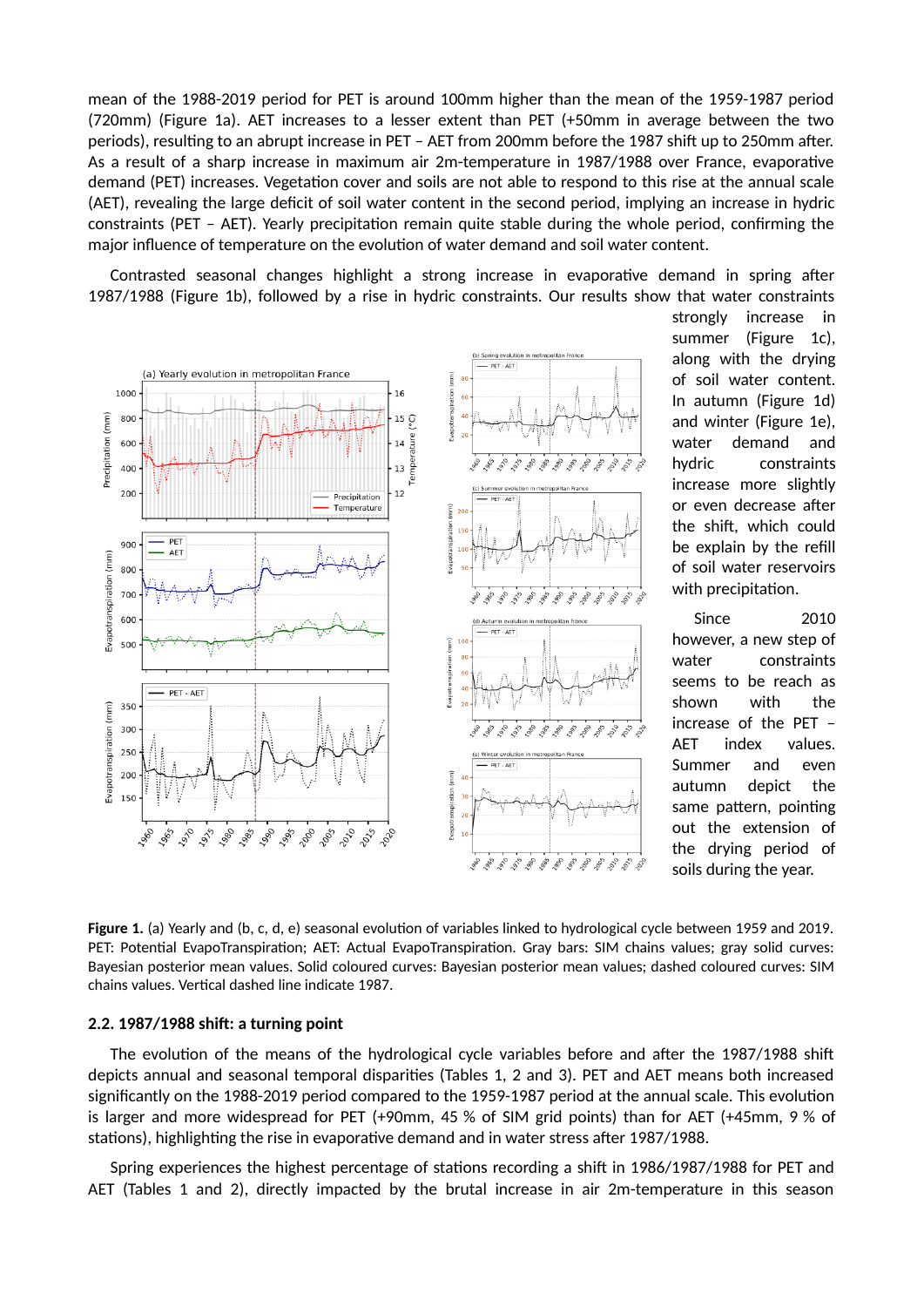(Brulebois et al., 2015). Summer display the larger gap between PET and AET anomalies, rising from respectively 39mm and 8mm. Precipitation slightly increases yearly and in summer and autumn in the second period, but always to a lesser extent than PET (Table 3). These results point out an important increase in evaporative demand in spring, draining soil water content after 1987/1988 shift. Evaporative demand still rises in summer, resulting in an aggravation of water constraints between June and August, even extending into autumn. Autumn and winter are characterised by a refill of the reservoirs, although a rise in water constraints is depicted in the recent decade during autumn season.

**Table 1**. Percentage of SIM grid points recording a shift in 1986/1987/1988, anomalies (ΔPET) and 95% confidence interval of the difference in the mean (95% HDI) at annual and seasonal scales, for potential evapotranspiration (PET).

| Period     | <b>Potential evapotransiration (PET)</b> |           |                 |  |
|------------|------------------------------------------|-----------|-----------------|--|
|            | % of stations                            | ΔPET (mm) | <b>95 % HDI</b> |  |
| year       | 45                                       | $+90.3*$  | $89.8 - 90.9$   |  |
| <b>DJF</b> | 31                                       | $+5.73*$  | $5.64 - 5.81$   |  |
| <b>MAM</b> | 69                                       | $+32.5*$  | $32.4 - 32.7$   |  |
| JJA        | 16                                       | $+38.5*$  | $38.2 - 38.8$   |  |
| SON        | 9                                        | $+13.6*$  | $13.5 - 13.8$   |  |

**Table 2**. Same as in Table 1 but for actual evapotranspiration (AET).

| Period     | <b>Actual evapotranspiration (AET)</b> |                   |                 |  |
|------------|----------------------------------------|-------------------|-----------------|--|
|            | $\frac{1}{2}$ of stations              | $\Delta$ AET (mm) | <b>95 % HDI</b> |  |
| year       | 9                                      | $+45.7*$          | $45.4 - 46.1$   |  |
| DJF        | 37                                     | $+8.29*$          | $8.19 - 8.40$   |  |
| <b>MAM</b> | 54                                     | $+23.2*$          | $23.0 - 23.3$   |  |
| <b>JJA</b> | 4                                      | $+7.69*$          | $7.43 - 7.96$   |  |
| SON        | 4                                      | $+5.35*$          | $5.25 - 5.46$   |  |

**Table 3**. Same as in Table 1 but for liquid precipitation (PRELIQ).

| Period     | Liquid precipitation (PRELIQ) |              |                 |  |
|------------|-------------------------------|--------------|-----------------|--|
|            | <b>% of stations</b>          | ΔPRELIQ (mm) | <b>95 % HDI</b> |  |
| year       | 0                             | $+23.2*$     | $22.0 - 24.3$   |  |
| <b>DJF</b> |                               | $-3.07*$     | $-3.60 - -2.56$ |  |
| <b>MAM</b> | 3                             | $+0.28$      | $-0.12 - 0.69$  |  |
| <b>JJA</b> |                               | $+3.53*$     | $3.08 - 3.99$   |  |
| SON        | 0                             | $+10.4*$     | $9.90 - 10.9$   |  |

As for precipitation, the evolution of the variables linked to the hydrological cycle outlined in these results may hide geographical disparities.

#### **2.3. Geographical response of water balance to temperature shift**

Anomalies of the variables and indices linked to the hydrological cycle depict spatial diversity in their evolutions (Figure 2). PET is rising almost everywhere after the 1987/1988 air 2m-temperature shift, confirming the strong influence of the abrupt warming on the evolution of water demand. Vosges, Jura and Morvan massif, centre of France, Ardèche, Cévennes and Haut-Languedoc regional natural reserves and southwest of France experience the strongest increase in evaporative demand, the mean of the 1988-2019 period being around 30% higher than the mean of 1959-1987 period. AET is also almost increasing everywhere, with a 30% rise after the 1987/1988 shift in the Vosges, Jura and Massif Central. Even if some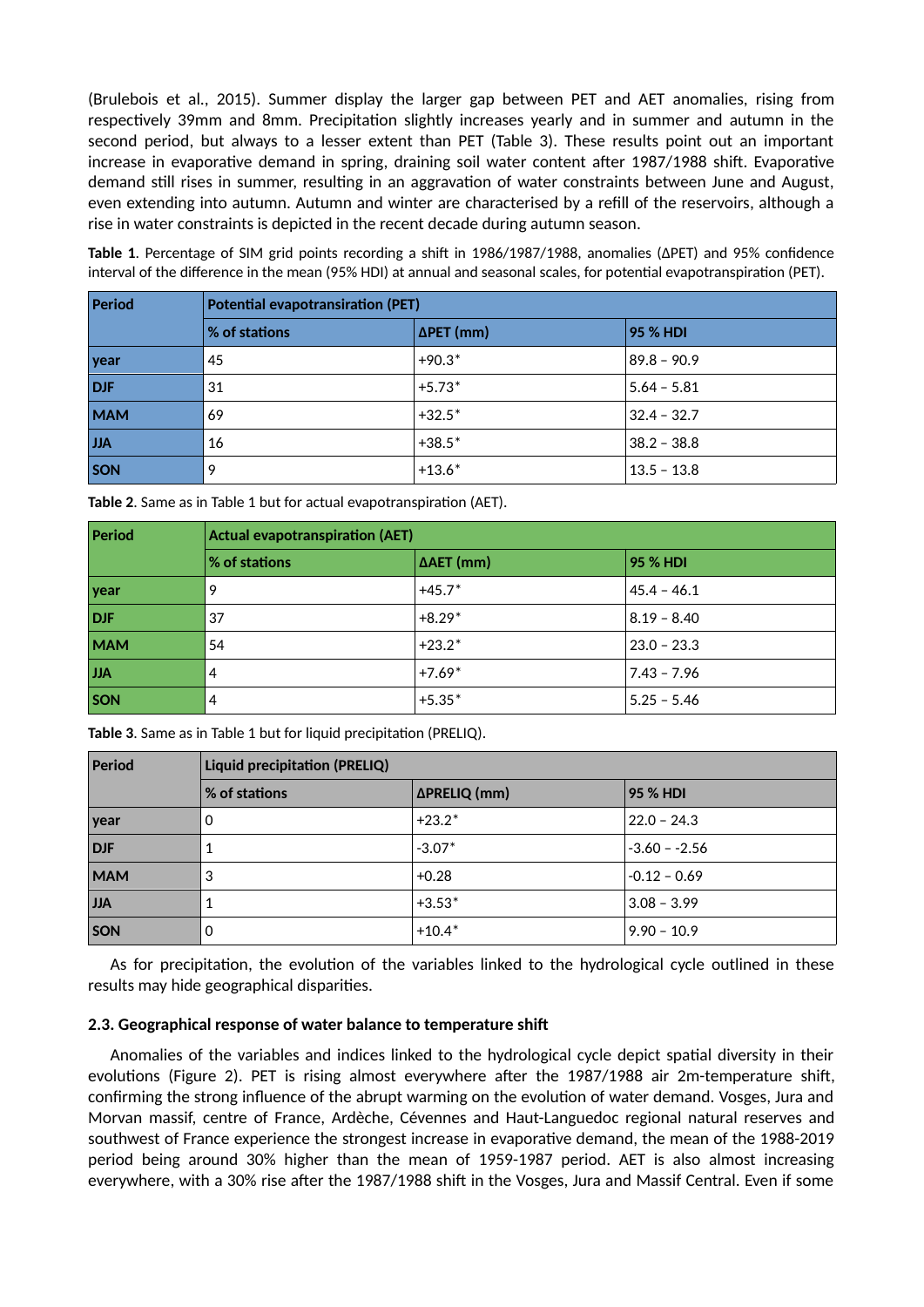contrasted evolution are show at local scale, the south of France shows roughly a decrease of liquid precipitation whilst north part (above 45N°) shows a clear increase.

Consequently, means of the AET/PET index present contrasted territorial evolutions. On the extreme northeast, in Picardie, along the Rhône valley, on the mediterranean coast and southwest of France, PET



increases more than AET, leading to a decrease of AET/PET indice of about 10 to 20% on the 1988- 2019 period compared to the 1959-1987 period. On those regions, evaporative demand increases considerably after the abrupt rise in air  $0.15$ temperature and soil dries up, intensifying hydric constraints on vegetation. Only on mountainous regions (Ardennes, Vosges, Jura, Alps and Massif Central), AET/PET ratio decreases slightly at the annual scale. On those areas, at **as the annual scale, hydric** constraints are less impacted than previous regions by the 1987/1988 warming.

**Figure 2.** Yearly relative anomalies of period 1988-2019 compared to period 1959-1987 for all variables linked to the hydrological cycle.

Seasonal evolutions of PET and AET depict various geographical changes (not shown), affecting the evolution of local hydric constraints in different ways throughout the seasons. In spring, AET/PET ratio decrease up to 20% over the entire France except mountainous regions, highlighting the beginning of the water stress increase. These hydric constraints extend on almost all the French territory in summer, AET/PET ratio decreasing up to more than 30% on some areas.

Most of the regions experiencing an important increase in hydric constraints after the 1987/1988 shift in air 2m-temperature at the annual and seasonal scales are large agricultural production areas.

#### **Conclusion**

As expected, our results clearly point significant changes in the elements of the local water cycle. One interesting result shows that, at yearly scale, a large part of the territory has been able to follow the large increase in PET. However, subtle evolutions are shown seasonally and at local scale. Summer is particularly impacted by an increase in hydric stress, PET – AET being around 30mm higher after the 1987/1988 shift. Extreme northeast of France, Picardie, Rhône valley, Mediterranean coast and southwest of France are the most exposed territories, AET/PET ratio rising between 10 to 20% on the post-shift period at the annual scale. Furthermore, it appears that the last decade seems to experiment a new acceleration stage of the hydrological cycle that may affect water balance. This latter is of primary importance for the productivity of grass, crop and forest covers (Creed et al., 2015, Sergent et al., 2014). Since the 1990s in France, a trend towards stagnation of crop yields is observed, bread wheat being particularly affected (Schauberger et al.,